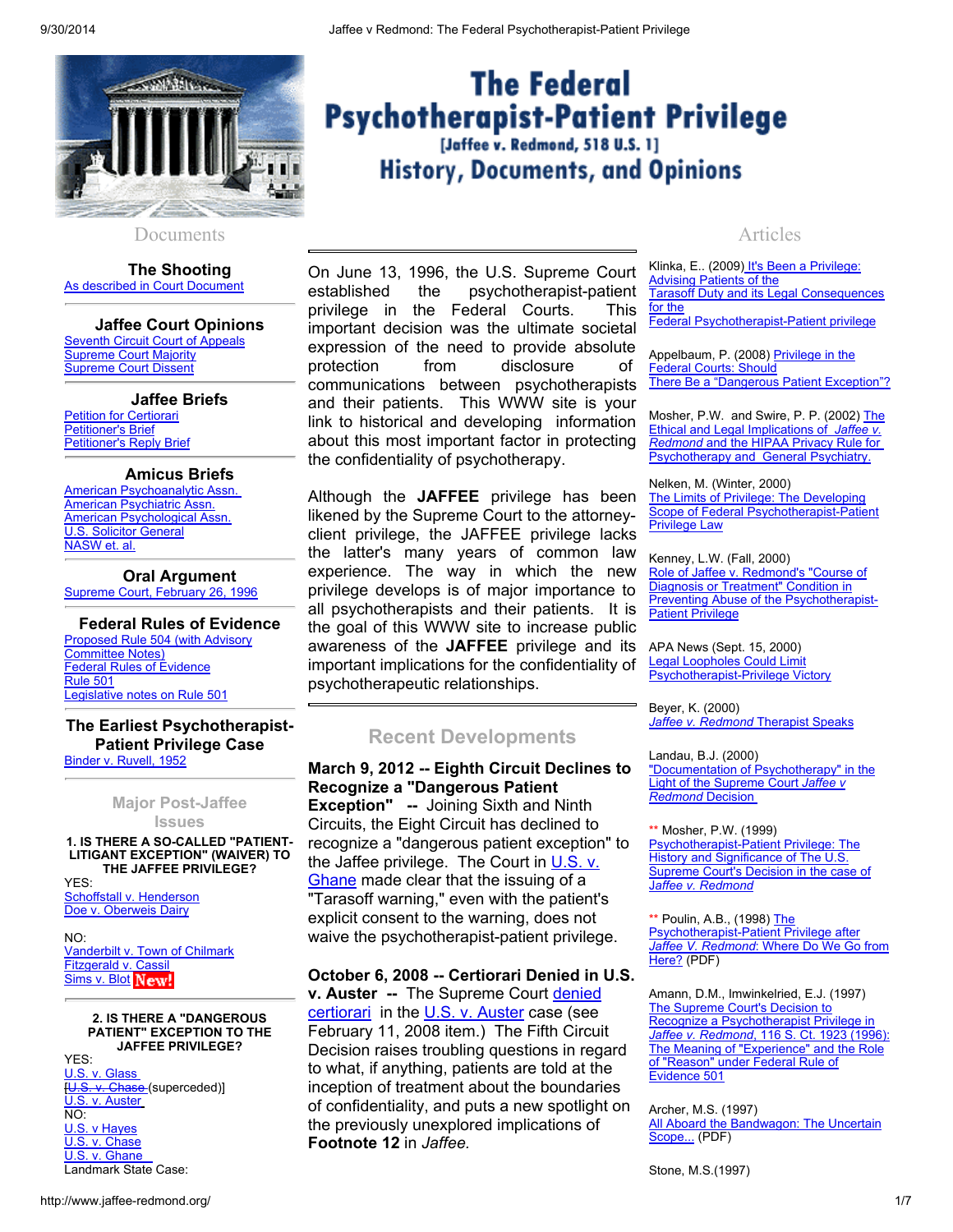New York v. Bierenbaum APsaA/NYSPA Brief Opinion of the Court

3. IS THERE A "CRIME-FRAUD" EXCEPTION TO THE JAFFEE PRIVILEGE? YES: In Re Grand Jury Proceedings (Gregory P. Violette)

4. DOES THE JAFFEE PRIVILEGE APPLY TO ALL MENTAL HEALTH/MEDICAL INFORMATION OR ONLY TO STRICTLY DEFINED "PSYCHOTHERAPY"?

WIDE INTERPRETATION: Oleszko v. State Compensation Insurance Fund Finley v. Johnson Oil Co.

5. DOES THE 6th AMENDMENT CONFRONTATION CLAUSE TRUMP THE JAFFEE PRIVILEGE? NO: Newton v. Kemna New!

> HHS Privacy Rule **Comments**

# General Accounting Office Summary

Testimony at Senate Committee Hearing 04/26/00 (PDF)

### About "Psychotherapy Notes"

The American Psychological Association Paul W. Mosher, M.D. and Jerome Beigler, M.D. American Psychoanalytic Association

#### **Other**

American Association of Health Plans AAPS ACLU The American Health Information Management Association American Hospital Association American Medical Association American Medical Informatics Association American Psychiatric Association JAMA Editorial by Paul Appelbaum, M.D. Association of Private Pension and Welfare Plans Bazelon Center for Mental Health Law Massachusetts Medical Society National CPR Workgroup on Electronic Data Interchange July 18, 2008 -- Second Circuit upholds the privilege in the context of "garden variety" complaints of emotional distress in Sims v. Blot. This carefully reasoned decision upholds the principle articulated in Vanderbilt v. Chilmark and other cases.

# February 11, 2008 -- Circuit Split results

from Fifth Circuit Decision -- The Fifth Circuit has decided in U.S. v Auster that the issuing of a "Tarasoff" warning, in the face of a patient's knowledge that such a warning would be issued following a threat, places the communication of the threat to the therapist outside the privilege and therefore makes that fact admissible in a subsequent criminal proceeding against the patient. This takes the opposite view to that taken in  $U.S.$  v Hayes (Sixth Circuit) and U.S v. Chase (Ninth Circuit). [addendum: a certiorari petition has been filed]

#### March 19, 2007 -- Certiorari Denied in

Oberweis -- The Supreme Court denied certiorari in the Oberweis case (see November 22, 2006 item.)

### November 22, 2006 -- Certiorari Petition Filed in Case Raising "At Issue"

Exception -- The Supreme Court has been asked to review a Seventh Circuit ruling which supports the so-called "patient-litigant" exception to the **Jaffee** privilege. In Doe v **Oberweis Dairy the Seventh Circuit held that** psychotherapy records were not protected by the **Jaffee** privilege in light of a claim for ordinary mental distress. The petition claims that this holding is in conflict with holdings in two EEOC cases in the Fifth Circuit.

June 13, 2006 -- Tenth Anniversary of Jaffee Decision -- The Jaffee decision, handed down June 13, 1996, has now been on the books for 10 years. Developments in the law following **Jaffee** have begun to define the "contours" of the privilege, but there is still much to be decided. An article in *Psychiatric News* (American Psychiatric Association) addresses Jaffee's relevance today.

July 5, 2005 -- Ninth Circuit Rules that Statement Made to Therapist outside Scheduled Session is not Privileged -- The Ninth Circuit has ruled in U.S. v Romo that a statement made to a psychotherapist in a private non-scheduled meeting (a "session?") is not "in the course of diagnosis or treatment" and is therefore not privileged! One judge was of the opinion that such a meeting is part of the treatment relationship

The Supreme Court Adopts a Federal Psychotherapist-Patient Privilege

Lombardo, P.(1996) The Newest Federal Privilege(1996)

APA Monitor Supreme Court protects patient-therapist privilege (1996)

R. Slovenko, The psychotherapist-patient testimonial privilege(1996) \$\$

Imwinkelried, E. J., A new threat to plaintiffs' discovery rights? (1996) \$\$

Paul S. Appelbaum, Jaffee v. Redmond: Psychotherapist-Patient Privilege in the Federal Courts (1996)

B.J. Winick, The psychotherapist-patient privilege: a therapeutic jurisprudence view (1996)

Mosher, P. (1995) American Psychoanalytic Assn. Files Brief in Jaffee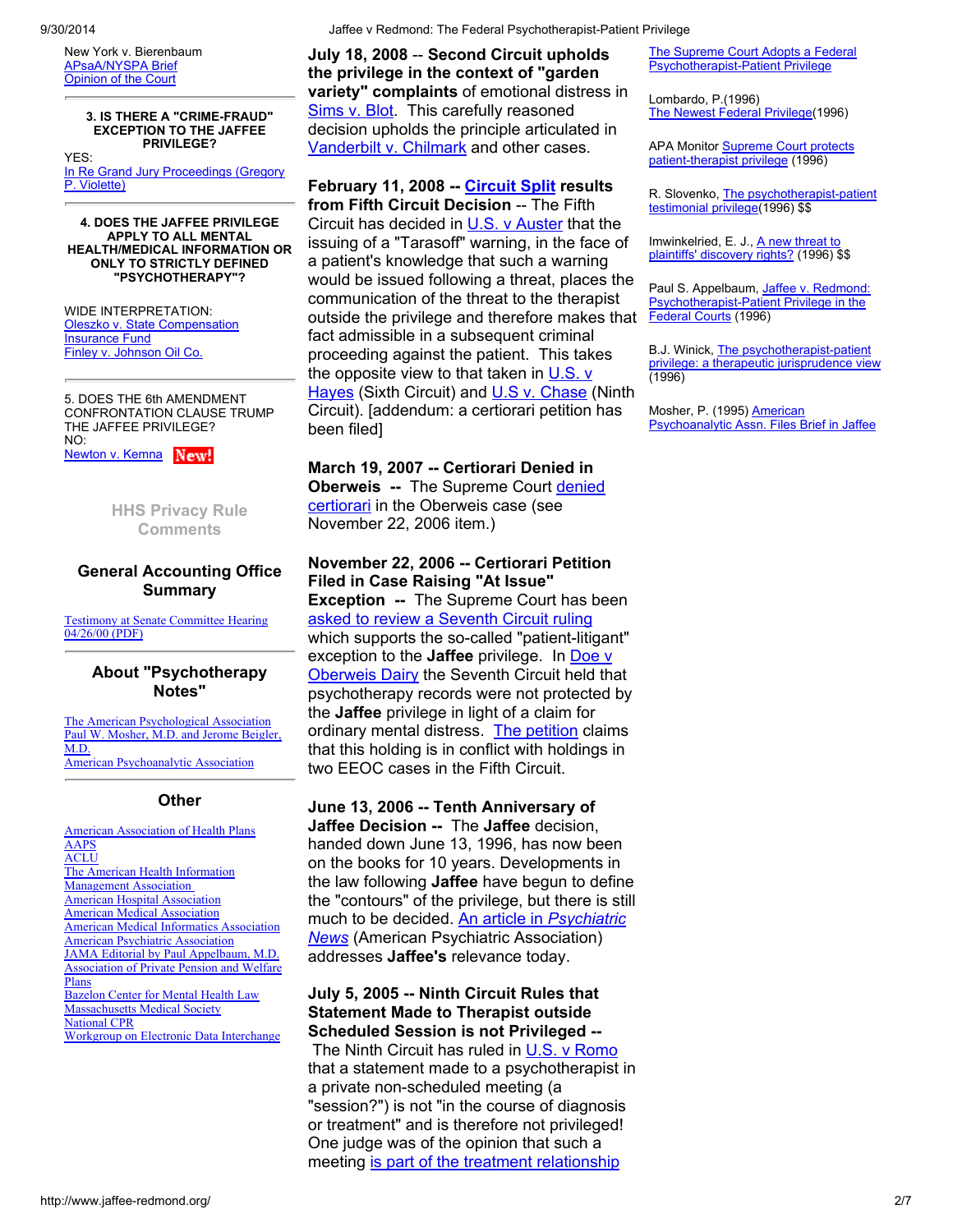and therefore a statement made in such a meeting is protected by Jaffee.

June 27, 2005 -- U.S. Supreme Court declines to hear appeal on reporters' privilege -- Reporters Judith Miller and Matthew Cooper refused to disclose sources to a Federal Prosecutor and were found in civil contempt by a district court. The judgement of the district court was sustained in a decision by the DC Circuit Court of Appeals. In this decision the appellate court discussed the issue of a supposed federal reporters' privilege in relation to the absolute Jaffee privilege, and agreed that, if such a reporters' privilege exists, it is not absolute. In refusing to review this decision, the Supreme Court declined an opportunity to establish the existence of a federal reporters' privilege *despite the existence of "shield laws" in a number of states.*

March 26, 2004 -- Seventh Federal Circuit Rejects a Federal Privilege in the "Partial Birth Abortion" Records Case -- An Illinois Federal District Court ruled (full text) that records of patients who underwent abortions are privileged in the Federal Courts either because the HIPAA Privacy Rule "no preemption" provision imports Illinois state privilege law into federal courts in Illinois or because records of such patients are deserving of privilege protection based on the reasoning in Jaffee. A three judge panel of the 7th Circuit has rejected both rationales. In its **decision (full text)**, the panel denied Government access to the records based on the more common "undue burden" provision of the Rules of Civil Procedure.

January 9, 2004 -- Eighth Federal Circuit Rules on "Confrontation Clause Issue" --

A defendant convicted of first degree murder attempted to impeach the only eye witness by gaining access to that witness's psychotherapy records. In Newton v. Kemna, the Eighth Federal Circuit ruled (Full Text) that the defendant may not invoke a 6th Amendment "confrontation clause" right to access the records because the witness's *Jaffee* privilege is "absolute," i.e., not subject to case-by-case balancing. The court also ruled that the Supreme Court's no-balancing decision in *Jaffee* means that a*n in camera examination of the records to determine their possible relevance is not allowed*.

August 22, 2003 -- U.S v. Chase Ninth Circuit Ruling on "Dangerous Patient Exception" Reversed! -- The United States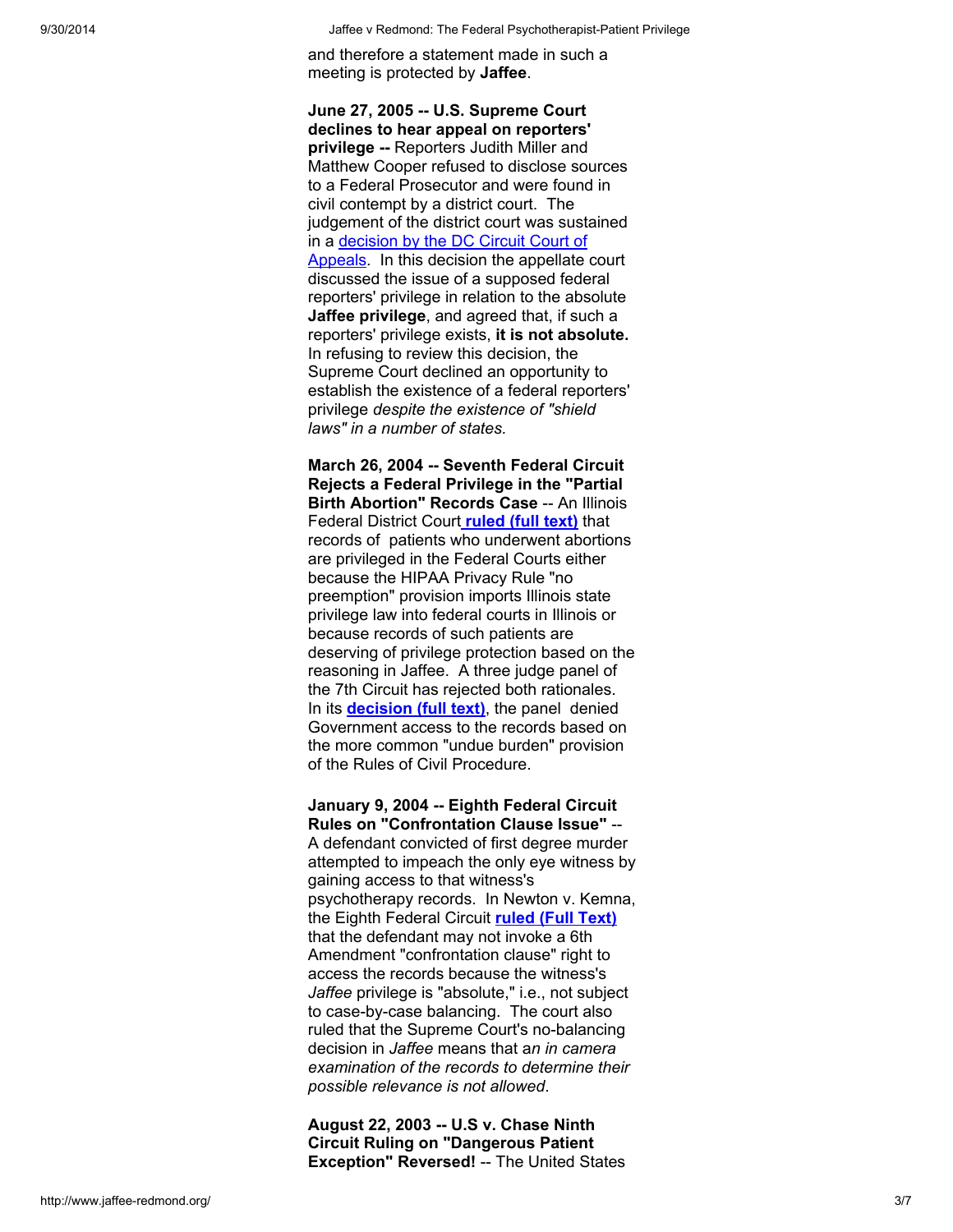Court of Appeals for the Ninth Circuit after an en banc rehearing of its earlier decision in U.S. v. Chase, has RULED (Full Text) that there is no so-called "dangerous patient exception" to the Jaffee privilege. The effect of this ruling is to protect the patient's communications to a therapist from forced disclosure in open court even if the therapist has issued a"Tarsoff-type" warning. There is now only one circuit on record on the side of such an exception to the privilege and there are two against such an "exception." (see below)

[Despite the new ruling, Chase's conviction was not reversed.]

August 21, 2002 -- Another Appellate Ruling on "Dangerous Patient Exception" -- In the case of **U.S. v. Chase**, the United States Court of Appeals for the Ninth Circuit has ruled that there is a dangerous patient exception to the *Jaffee* privilege, adopting a position opposite to that taken by the 6th Circuit in **U.S. v. Hayes**. In the three Appellate rulings on this issue so far, the opinions have been: two in support of an exception (U.S. v. Chase and U.S. v. Glass) and one holding that that there is is no such exception (U.S. v. Hayes). The issue in large part revolves around the meaning and intent of the so-called "Jaffee footnote" (footnote 19).

August 14, 2002 -- HHS Publishes Final Privacy Rule -- Following its proposed revisions to the HIPAA Privacy Rule, HHS published the **FINAL** Privacy Rule in the Federal Register. The stringent protection for "psychotherapy notes" based on *Jaffee* remains undisturbed. The starting enforcement date for the Privacy Rule is April 14, 2003.

April 14, 2001 -- The HHS Privacy Rule Becomes Effective -- Despite strenuous

lobbying efforts by certain health industry participants, President Bush decided to allow the final HHS Privacy Rule's effective date to remain undisturbed. Therefore, the final Rule, including the stringent protection of psychotherapy information based on the *Jaffee* privilege, takes on the force of law as of April 14, 2001. The "enforcement date" is two years later.

March 20, 2001 -- Widening the Privilege -- The Federal Court of Appeals for the 9th District has ruled that communications between an unlicensed EAP counselor and a patient are protected from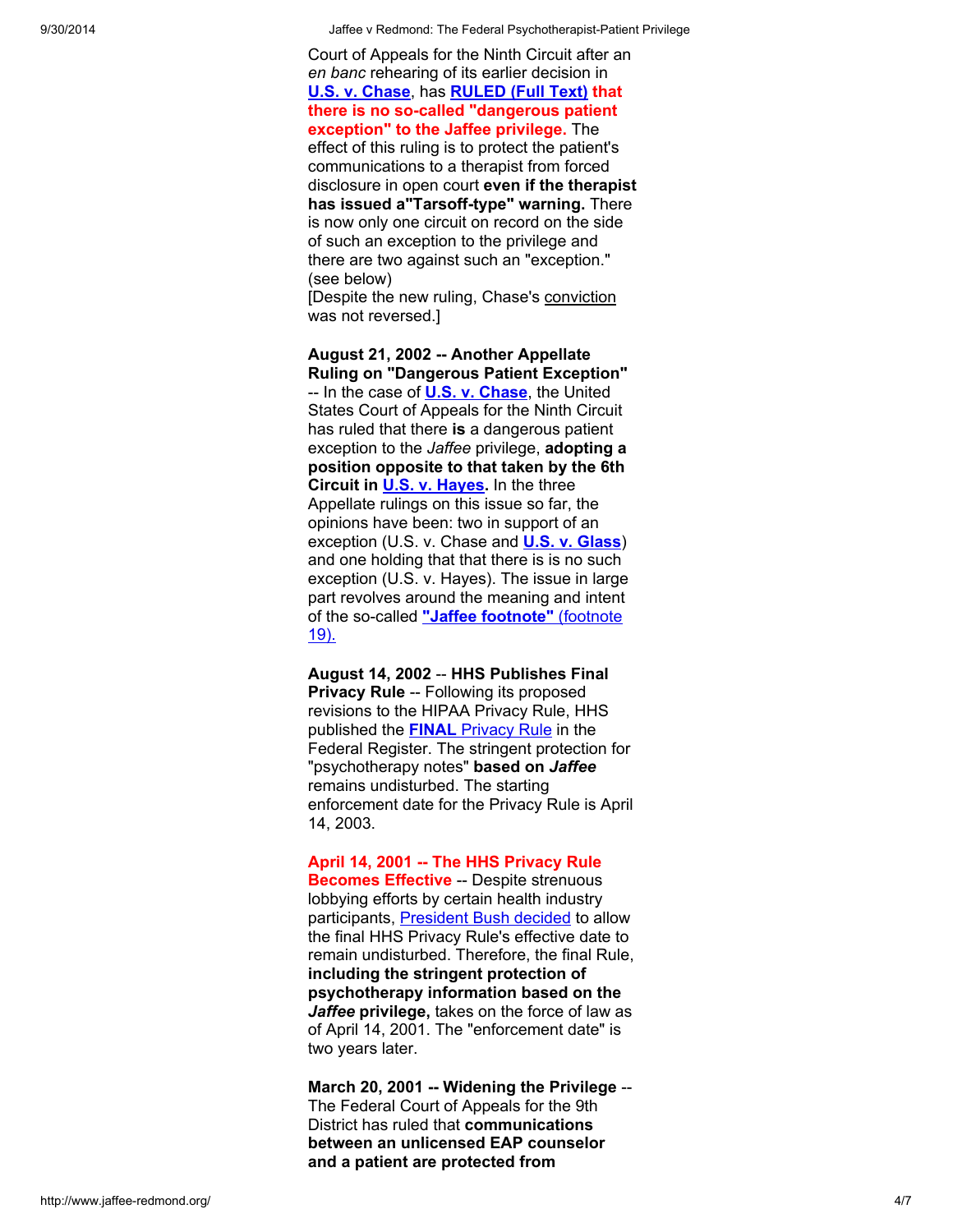### compelled disclosure by the

psychotherapist-patient privilege established in *Jaffee*. The Court took note of the increasing number of employees who must see an EAP counselor as a prerequisite to entering third-party paid psychotherapy. The Court also noted that EAP counselors frequently receive sensitive information from patients under a presumption of confidentiality, in the same sense that psychotherapists do. See Oleszko v. State Compensation Insurance Fund.

January 18, 2001 -- The Outer Limits!! -- In what has to be the broadest imaginable application of *Jaffee*, a Lower U.S. Court has held that the federal psychotherapist-patient privilege protects the medical records of a general practitioner simply because the record mentions the patient's mental state. The patient did not have a mental diagnosis, and was not in "psychotherapy." See Finley v. Johnson Oil Co.

December 28, 2000 -- HHS Final Privacy Rule Published -- The U.S. Department of Health and Human Services publishes "Standards for Privacy of Individually Identifiable Health Information; Final Rule" in the Federal Register. In the light of the Supreme Court's ruling in *Jaffee v. Redmond*, the Rule extends stringent protection to "psychotherapy notes" which goes far beyond the protection extended to all other medical information.

The final Rule (which becomes binding in April, 2003 -- changed from February, 2003 by order of HHS, 02/26/01) makes it illegal for an insurer to condition the sale of a policy or payment of claim on a patient's agreement to allow disclosure of psychotherapy notes. *The fly in the ointment: a lack of clarity as to what information an insurer will be able to demand*, i.e., how the Rule will be interpreted by those who are charged with its enforcement -- and by the courts. This issue will be the next battleground in the protection of genuine confidentiality for psychotherapy. A summary of all the Rule's provisions relating to psychotherapy notes, as well as links to the entire Rule and information about plans for enforcement, are **HERE**.

September 14, 2000 - U.S. Court of Appeals for Sixth Circuit Holds That There Is No "Dangerous Patient" Exception to the Jaffee Privilege -- In the case of  $\underline{\mathsf{U.S.}\ \mathsf{v}}$ **Hayes a Federal Appellate Court ruled that** there is no "dangerous patient exception" to the federal psychotherapist-patient privilege.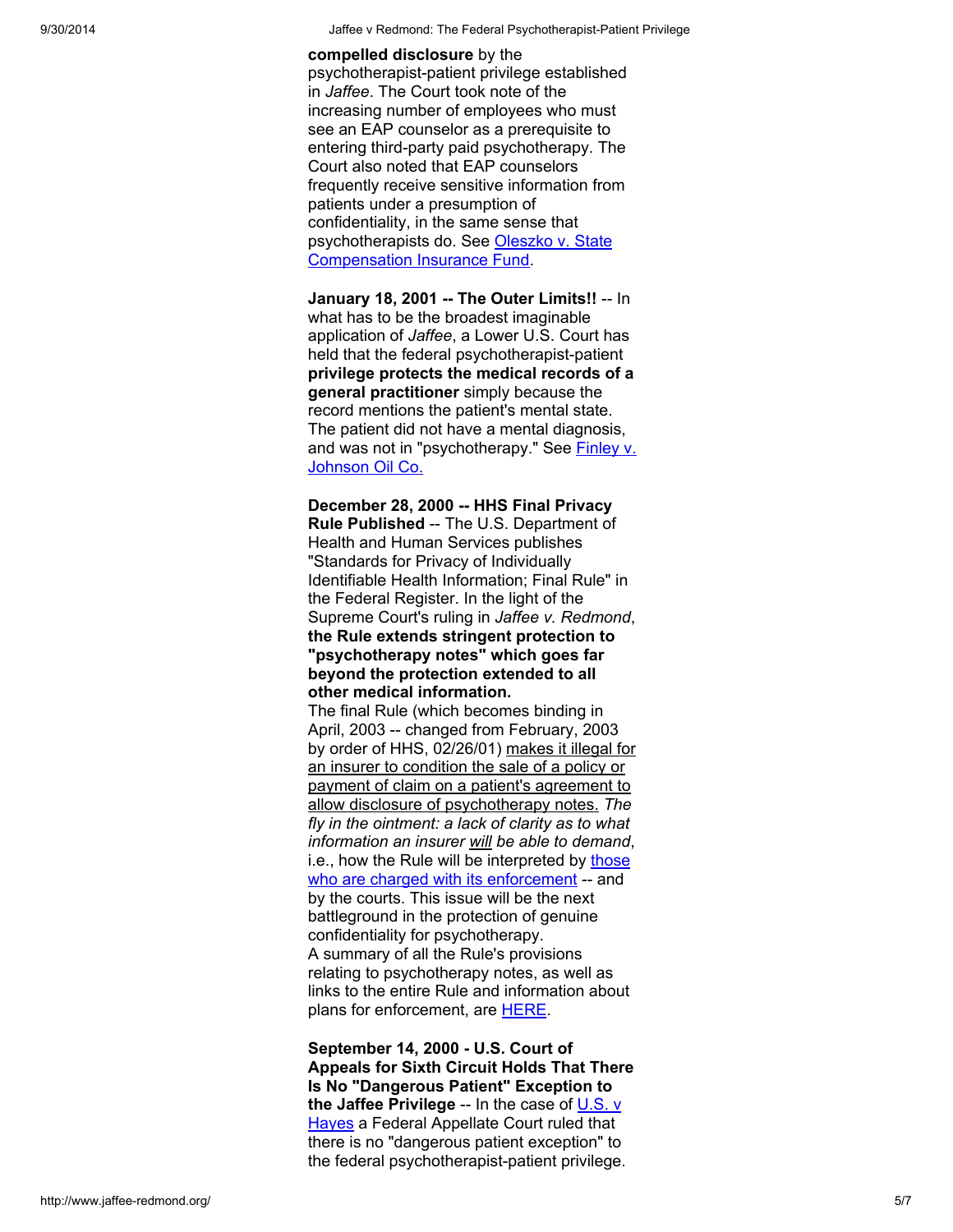In a powerfin ruling the Court held that the someone of the state someone of the state of the state of minute the court method of the state of the state of the state of the state of the state of the state of the state of t